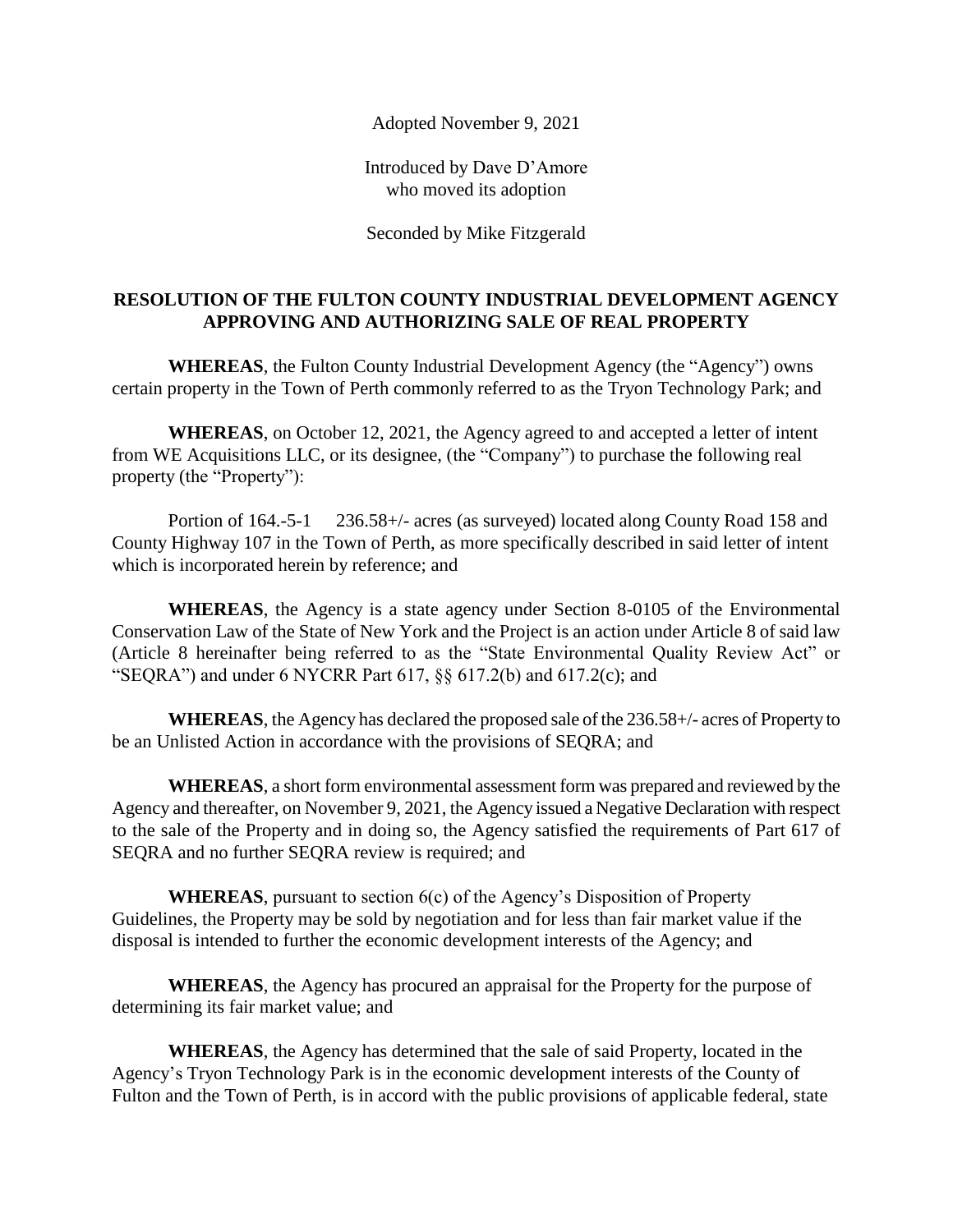and local laws and the Agency's Disposition of Property Guidelines, and will benefit the welfare and the economies of both Fulton County and the Town of Perth and the residents of those municipalities; and

**WHEREAS**, the Agency has declared that any sale of the Property pursuant to the terms and conditions set forth in the Purchase and Sale Agreement must be contingent upon the receipt of the appraisal and the Agency's further deliberation of the economic development benefits of said sale of Property.

## **NOW, THEREFORE,** it is hereby

**RESOLVED** that after due deliberation thereon, the Agency has determined that the disposal of the Property intends to further the economic development interests of the Agency, whereby (a) the Property has been on the market for considerable amount of time with no meaningful interested purchasers and (b) the sale of the Property will return the Property to the tax rolls; and

1. Contingent upon the receipt and review of the appraisal and further economic benefit considerations, the Agency agrees to sell the Property described above, consisting of approximately 236.58 acres of land located along County Road 158 and County Highway 107 in the Town of Perth, County of Fulton and being part of tax map parcel number 164.-5-1 to WE Acquisitions LLC or its designee (the "Company"), for development in accordance with the terms and conditions set forth in the Purchase and Sale Agreement, a copy of which is attached hereto and incorporated herein by reference.

2. Said Purchase and Sale Agreement and the transfer shall be contingent upon compliance with the Agency's Disposition of Real Property Guidelines and the New York State Public Authorities Accountability Act.

3. The Chairman is hereby authorized the Purchase and Sale Agreement, subject to the contingencies set forth herein.

4. This Resolution shall take effect immediately.

The question of the adoption of the foregoing resolution was duly put to a vote, which resulted as follows:

The foregoing resolution was thereupon declared duly adopted.

AYES: 5  $NAYS: 0$ ABSENT: 0  $ABSTAIN: 0$